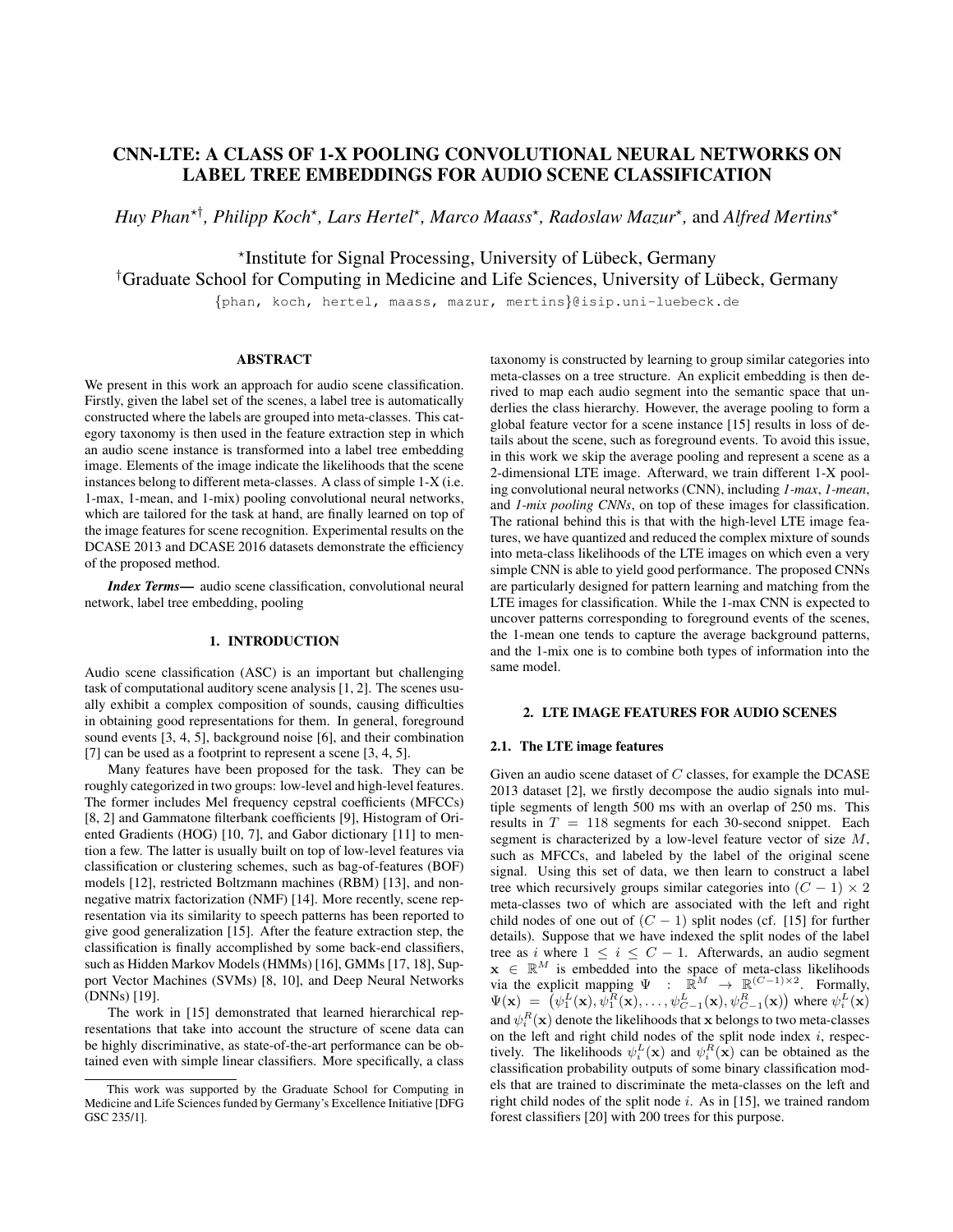Using the label tree embedding learning algorithm , we derived the following LTE representations with different low-level feature sets: (1) Gammatone cepstral coefficients [9, 21], (2) MFCCs [17], and (3) and log-frequency filter bank coefficients [22, 23]. We also study how the presence/absence of background noise affects the LTE representations. We reprocess the input signals using minimum statistics noise estimation and subtraction [24] whenever we need to remove background noise. As a result, six LTE images are obtained for a single scene instance, namely LTE0-Gam, LTE0-MFCC, LTE0-Log, LTE1-Gam, LTE1-MFCC, and LTE1-Log where "0" and "1" denote presence/absence of the background noise.

**LTE0-Gam and LTE1-Gam.** We use  $M = 64$  Gammatone cepstral coefficients [21] in the frequency range of 20 Hz to half of the sampling frequency for each 500 ms audio segment. To accomplish this, an audio segment is further decomposed into 50 ms frames with 50% overlap. 60 Gammatone cepstral coefficients are then extracted for each small frame. In turn, the feature vector for the entire segment is computed by averaging the feature vectors of its constituent frames. Via the label tree embedding, each 30-second scene instance is eventually transformed into an  $F \times T$  LTE image where  $F = (C - 1) \times 2$ .

LTE0-MFCC and LTE1-MFCC. Similarly, for these LTE features, we employed  $M = 60$  MFCC features in replacement for Gammatone cepstral coefficients in LTE0-Gam and LTE1-Gam. MFCCs were calculated for each 50 ms frame with Hamming window and 40 mel bands. Beside the first 20 coefficients (including 0th order coefficients), 20 delta coefficients, and 20 acceleration coefficients were also calculated using a window length of nine frames.

LTE0-Log and LTE1-Log. We utilized the set of features in our previous works [23, 22] as low-level features in replacement for Gammatone cepstral coefficients in the LTE0-Gam and LTE1-Gam. They include 20 log-frequency filter bank coefficients, their first and second derivatives, zero-crossing rate, short-time energy, four subband energies, spectral centroid, and spectral bandwidth. The overall feature dimension is  $M = 65$ .

# 2.2. Potential issues of classification with global LTE features

In [15], average pooling over time is applied to the LTE images to produce global LTE feature vectors which are presented to SVM classifiers for classification. This recognition scheme achieves stateof-the-art performance on different audio scene datasets (c.f. [15]), thanks to the discriminative powers of LTE features. However, we argue that this classification scheme is actually not optimal.

Excluding the background noise, an acoustic scene usually involves various kinds of foreground sounds which are sparsely and irregularly distributed. As a result, it can be interpreted as foreground events on the bed of background noise. Although foreground events [13, 3, 4, 5] and background noise [6] have been used as a footprint to represent a scene, they should be considered separately [7]. Unfortunately, with the average pooling, we tend to blend the sparse foreground events into the dominating background noise. To overcome this issue, we alternatively propose to classify directly on the LTE images using 1-X pooling CNNs in Section 3 where 1-X pooling stands for 1-max, 1-mean, and 1-mix pooling operators.

# 3. CLASSIFICATION WITH 1-X POOLING CNNS ON MULTI-CHANNEL LTE IMAGES

In contrast to typical deep CNN architectures, the proposed network architecture is relatively simple. It consists of one convolutional



Fig. 1. Illustration of 1-max pooling CNN architecture on a Pchannel LTE image ( $P = 6$  in this work). The network consists of two filter sets with two different widths  $w = \{3, 5\}$  at the convolutional layer. There are two individual filters on each filter set.

layer, one 1-X pooling layer, and one softmax layer. An illustration for 1-max pooling CNN is given in Fig. 1. However, this architecture is expected to fit well to the task at hand since it tends to extract useful patterns from the LTE images for classification. While the first network is expected to uncover patterns corresponding to foreground events of the scenes, the second one tends to capture the average background, and the third one is to combine both types of information into the same model.

#### 3.1. Multi-channel LTE images as data augmentation

The inputs to the networks are the whole LTE images. Furthermore, our experiments reveal that different low-level features (e.g. Gammatone cepstral coefficients, MFCCs, and log-frequency filter banks) used to derive LTE images are good for different scene categories. In addition, background noise is also shown useful for some event classes. Therefore, it is reasonable to let the CNNs look at multiple LTE images at the same time to learn cross-channel features. To accomplish this, we stack the individual LTE images to produce the multi-channel LTE image of size  $P \times F \times T$  for the scene instance when  $P = 6$  is the number of single LTE images. This can also be considered as a data augmentation method to regularize the networks.

#### 3.2. Convolutional layer

We aim to use the convolutional layer to extract discriminative features within the whole signals that are useful for the classification task at hand. Suppose that an LTE image presented to the network is given in the form of a 3-dimensional matrix  $\mathbf{S} \in \mathbb{R}^{P \times F \times T}$ . We then perform convolution on it via 3-dimensional linear filters. For simplicity, we only consider convolution in time direction, i.e. fix two dimensions of a filter to be equal to  $P$  and  $F$  and vary the remaining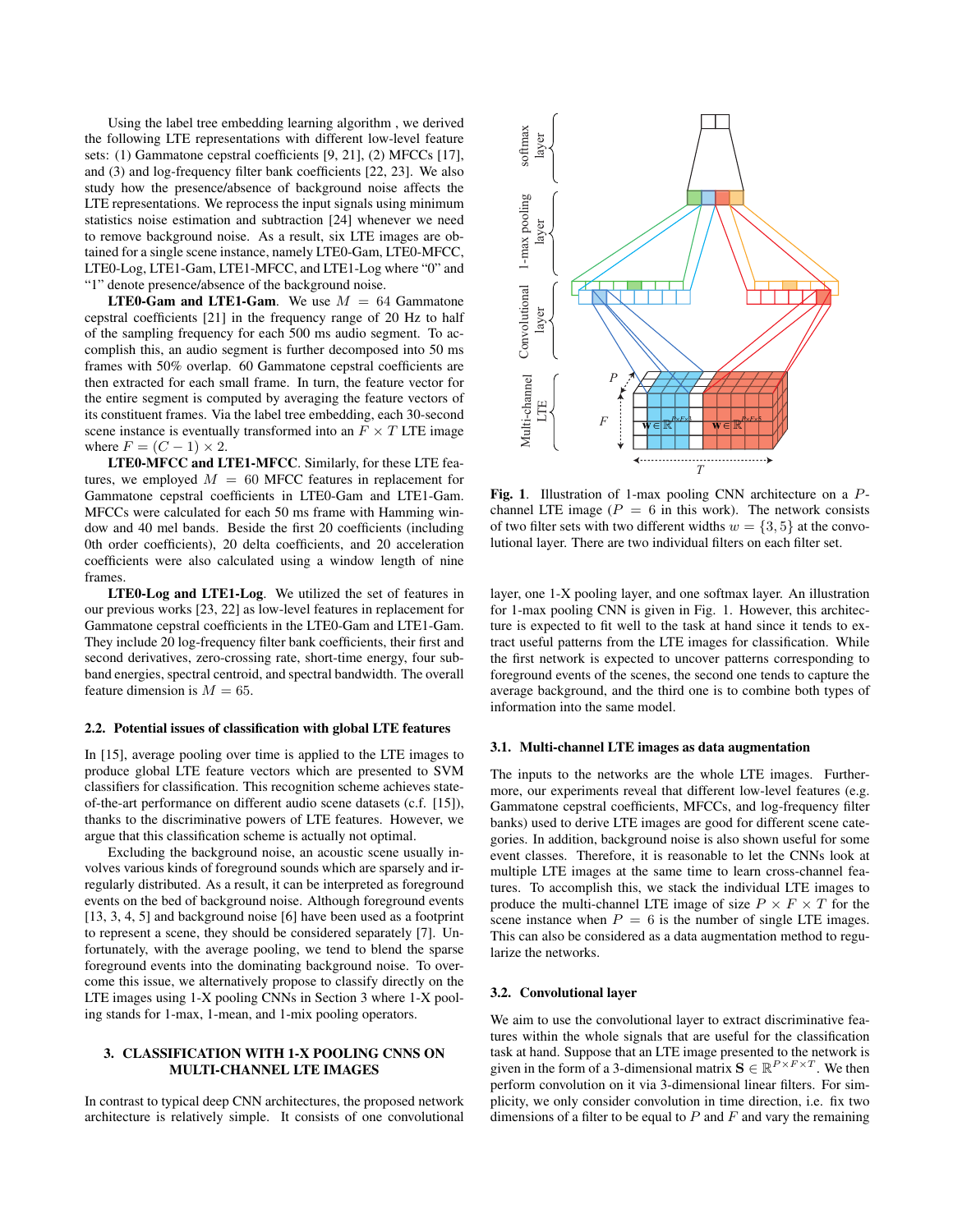dimension to cover different number of adjacent audio segments.

Let us denote a filter by the weight matrix  $\mathbf{w} \in \mathbb{R}^{P \times F \times w}$ with the width of  $w$  audio segments. Therefore, the filter contains  $P \times F \times w$  parameters that need to be learned. We further denote the temporal adjacent spectral slices (e.g. audio segments) from  $i$  to j by  $S[i:j]$ . The convolution operation  $*$  between S and w results in the output vector  $\mathbf{O} = (o_1, \dots, o_{T-w+1})$  where:

$$
o_i = (\mathbf{S} * \mathbf{w})_i = \sum_{k,l,m} (\mathbf{S}[i : i + w - 1] \odot \mathbf{w})_{k,l,m}. \tag{1}
$$

Here,  $\odot$  denotes the element-wise multiplication. We then apply an activation function  $h$  to each  $o_i$  to induce the feature map  $\mathbf{A} = (a_1, \dots, a_{T-w+1})$  for this filter:

$$
a_i = h(o_i + b), \tag{2}
$$

where  $b \in \mathbb{R}$  is a bias term. Among the common activation functions, we chose *Rectified Linear Units* (ReLU) due to their computational efficiency [25]:

$$
h(x) = \max(0, x). \tag{3}
$$

To allow the network to extract complementary features and enrich the representation, we learn Q different filters simultaneously. Moreover, foreground events in a scene may have different durations. We learn filters with different sizes simultaneously in order to capture them more efficiently. More specifically, we learn  $R$  different sets of  $Q$  filters, each of which has different width  $w$  to form  $Q \times R$  filters in total.

#### 3.3. 1-X pooling layer

The feature maps produced by the convolution layer are forwarded to the pooling layer. We propose three different pooling operations that are especially designed for scene recognition. In addition, these pooling strategies offer a unique advantage. That is, although the dimensionality of the feature maps varies depending on the length of audio events and the width of the filters, the pooled feature vectors have the same size [26, 27, 28]. Therefore, the signals can be of any arbitrary size instead of being fixed to 30-second long as the common setting for the task.

1-max pooling. This pooling operation on a feature map aims to reduce a feature set to a single most dominant feature [29]. Coupled with the 1-max pooling function, each filter in the convolutional layer is optimized to detect a specific event that is allowed to occur at any time in a scene signal. Pooling on  $Q \times R$  feature maps results in  $Q \times R$  features that will be joined to form a feature vector that is then presented to the final softmax layer.

1-mean pooling. A feature map is averaged to result in a single mean feature. Due to averaging, this feature is supposed to capture the average background of the signal.  $Q \times R$  features are produced from  $Q \times R$  feature maps.

1-mix pooling. This operation performs both 1-max and 1-mean pooling at the same time with the hope to capture both foreground events and the average background. The final feature vector contains  $2 \times Q \times R$  features, one half consists of 1-max features and the other half of 1-mean features.

## 3.4. Softmax layer

The fixed-size feature vector after the pooling layer is subsequently presented to the standard softmax layer to compute the predicted probability over the class labels. The network is trained by minimizing the cross-entropy error. This is equivalent to minimizing the

KL-divergence between the prediction distribution  $\hat{y}$  and the target distribution y. With the binary one-hot coding scheme and the network parameter  $\Theta$ , the error for N training samples is given by

$$
E(\Theta) = -\frac{1}{N} \sum_{i=1}^{N} y_i \log(\hat{y}_i(\Theta)) + \frac{\lambda}{2} ||\Theta||^2.
$$
 (4)

The hyper-parameter  $\lambda$  governs the trade-off between the error term and the  $\ell_2$ -norm regularization term. Furthermore, we also employ dropout [30] at this layer by randomly setting values in the weight vector to zero with a predefined probability. The optimization is performed using the *Adam* gradient descent algorithm [31].

#### 4. EXPERIMENTS

## 4.1. Datasets

We employed the following two datasets in our experiments:

DCASE2013 dataset. This dataset was used in the DCASE2013 challenge [3, 2]. It consists of ten scene categories. The audio signals were recorded in different locations in London at different time points with a sampling frequency of 44.1 kHz. The dataset has two subsets: public and private subsets, each contains 100 30-secondlong scene instances with ten examples for each class. The former was released during the challenge for participants to tune their classification systems. The latter was used to evaluate the submissions and also made public after the challenge. The submitted systems were evaluated with five-fold stratified cross validation on the private subset [2]. We follow the cross validation setting here, however, to alleviate possible overfitting due to the small size of this dataset, at each time, we combined the public set and the training folds of the private set to make the training data.

DCASE2016 dataset. The setup is based on the development setting as described in Task 1 of the DCASE 2016 challenge [32, 17]. The signals were recorded with a sampling frequency of 44.1 kHz. The development data consists of 30-second audio signals of 15 scene classes divided into 4-fold cross-validation. The average classification accuracy over all folds is reported. Especially, to handle the errors in some of the recordings (as informed by the challenge), we simply removed erroneous segments from the signals. This results in an LTE image with  $T < 118$  segments which was then circularly padded to make 118 segments.

## 4.2. Parameters

The proposed 1-X pooling CNNs involve different hyperparameters which are specified in Table 1. The filter width w was set to  $\{3, 5, 7\}$ segments which are equivalent to 1, 1.5, and 2 seconds duration. For the DCASE2013 dataset, the networks were trained for 200 epochs with a minibatch size of 30. In particular, due to the relatively small number of examples of this dataset, we repeated the network training five times and report the average performance for this dataset. For the DCASE2016 dataset, the networks were trained for 500 epochs with a minibatch size of 50. In fact, the training history shows that the training converged very fast, and the networks do not experience overfitting after convergence.

# 4.3. Baselines

We employed the classification scheme with the global LTE features in [15] for performance comparison. The baselines (i.e. LTE0-Gam, LTE0-MFCC, LTE0-Log, LTE1-Gam, LTE1-MFCC, and LTE1- Log) were trained using one-vs-one  $\chi^2$  kernel SVMs. In addition,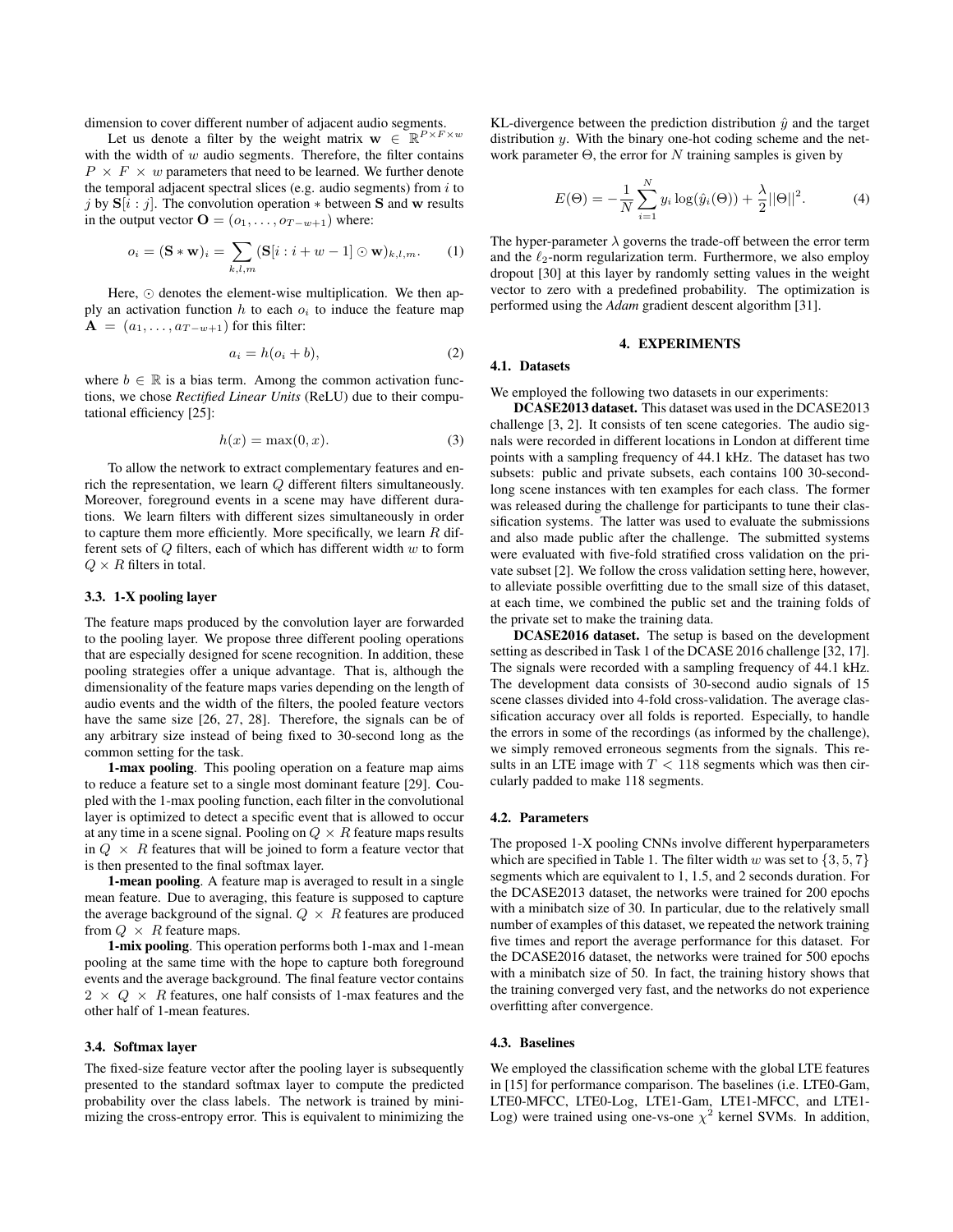Table 1. Hyper-parameters of the proposed CNN networks.

| Hyper-parameter                      | Value         |
|--------------------------------------|---------------|
| Filter width $w$                     | $\{3, 5, 7\}$ |
| Number of filter for each size.      | 500           |
| Learning rate for the Adam optimizer | 0.0001        |
| Dropout rate                         | 0.5           |
| Regularization parameter $\lambda$   | 0.001         |

we also used a fusion system, denoted by LTE-Fusion, that combines different global LTE feature vectors as an additional baseline. LTE-Fusion is expected to take advantage of representation power from different perspectives (i.e. different low-level features). The fusion is accomplished using the extended Gaussian- $\chi^2$  kernel [33] given by

$$
K(\mathbf{x}_i, \mathbf{x}_j) = \exp\Big(-\sum_k \frac{1}{\bar{D}^k} D(\Psi^k(\mathbf{x}_i), \Psi^k(\mathbf{x}_j))\Big) \qquad (5)
$$

where  $D(\Psi^k(\mathbf{x}_i), \Psi^k(\mathbf{x}_j))$  is the  $\chi^2$  distance between the global LTE feature vectors of the embedded scene instances  $\Psi^k(\mathbf{x}_i)$  and  $\Psi^k(\mathbf{x}_j)$  with respect to the k-th channel where

$$
k \in \{\text{LTE0-Gam}, \text{LTE0-MFCC}, \text{LTE0-Log}, \text{LTE1-Gam}, \text{LTE1-MFCC}, \text{LTE1-Log}\}.
$$
 (6)

 $\bar{D}^k$  is the mean  $\chi^2$  distance of the embedded scene instances in training data for the k-th channel.

For the sake of comparison, we also collate performance of our systems to other reported results on the datasets. It should be noticed that although there exist other works on the DCASE2013 dataset after the DCASE2013 challenge, we only mention those with performance equivalent or higher than that of the best submission in the challenge. For the case of DCASE2016, the baseline system provided by the challenge [17] is used for this purpose.

#### 4.4. Experimental results

The overall classification performance obtained by different systems is shown in Tables 2 and 3 for the DCASE2013 and DCASE2016 datasets, respectively. As can be seen for individual LTE features, the three employed low-level feature sets perform differently. While LTE0-Log and LTE1-Log outrun others on the DCASE2013 dataset, a comparable performance obtained by different LTE features was seen on the DCASE2016 one. These results imply that, for the audio scene classification task, it is important to adopt appropriate low-level features for high-level feature learning and to adapt them for different datasets. As expected, integrating them in the fusion system LTE-Fusion leads to significant gains in classification accuracy. Absolute gains of up to 2.0% and 3.5% against the best constituent (LTE1-Log) are obtained for the DCASE2013 and DCASE2016 datasets, respectively. It is also worth mentioning that the LTE-Fusion already outperforms the best previously reported results on both datasets (i.e. AMS+LDA [34] for DCASE2013 and DCASE2016 baseline for DCASE2016 [17]) by 4.4% and 4.5%, respectively.

It can be clearly seen that the classification accuracy is significantly improved with the proposed 1-X pooling CNNs. Compared to the best baseline (i.e. LTE-Fusion), classification with the CNNs leads to absolute accuracy improvements of 2.8%, 2.4%, and 3.4%

Table 2. Classification accuracy (%) on the DCASE2013 dataset.

| <b>Systems</b>   | Accuracy |
|------------------|----------|
| 1-Max CNN-LTE    | 88.8     |
| 1-Mean CNN-LTE   | 88.4     |
| 1-Mix CNN-LTE    | 89.4     |
| LTE0-Gam         | 73.0     |
| <i>LTEO-MFCC</i> | 75.0     |
| LTEO-Log         | 83.0     |
| LTE1-Gam         | 80.0     |
| <i>LTE1-MFCC</i> | 80.0     |
| LTE1-Log         | 84.0     |
| LTE-Fusion       | 86.0     |
| <b>RNH [2]</b>   | 76.0     |
| <b>MV</b> [2]    | 77.0     |
| Human [3]        | 75.0     |
| <b>HOG</b> [10]  | 76.0     |
| AMS+LDA [34]     | 85.0     |

Table 3. Classification accuracy (%) on the DCASE2016 dataset.

| <b>Systems</b>          | Accuracy |
|-------------------------|----------|
| <b>1-Max CNN-LTE</b>    | 80.3     |
| 1-Mean CNN-LTE          | 79.8     |
| <b>1-Mix CNN-LTE</b>    | 81.2     |
| LTE0-Gam                | 72.6     |
| <b>LTEO-MFCC</b>        | 69.9     |
| LTEO-Log                | 72.8     |
| $LTE1-Gam$              | 70.7     |
| <i>LTE1-MFCC</i>        | 72.2     |
| LTE <sub>l</sub> -Log   | 73.5     |
| LTE-Fusion              | 77.0     |
| DCASE2016 baseline [17] | 72.5     |

for the DCASE2013 dataset with 1-max, 1-mean, and 1-mix pooling schemes, respectively. The gains for the DCASE2016 reach 3.3%, 2.8%, and 4.2%, respectively. Between the pooling schemes, 1-max appears to be more efficient that 1-mean. These results comply with our knowledge on the acoustic scenes that both foreground sounds and background noise can serve as footprints, but the former is more representationally capable. Combining them with the 1-mix pooling scheme in the 1-mix CNN is expected to lead to an even better classification system.

#### 5. CONCLUSIONS

In conclusion, we present an efficient approach to address the audio scene classification problem. Our systems rely on label tree embedding image features which are automatically learned to encode the structure of the data. Different 1-X (i.e. 1-max, 1-mean, and 1-mix) pooling CNNs are then proposed to optimize on top of these high-level features for classification. The proposed CNN architecture is simple but tailored for the task. Our experimental results on the DCASE2013 and DCASE2016 datasets show that while classification with individual LTE features themselves and their fusion obtains very good performance, the accuracies are significantly improved with 1-X pooling CNNs trained on multi-channel stacked LTE images. Absolute improvement of 3.4% and 4.2% against the fusion baseline are achievable with the 1-mix pooling CNNs on the DCASE2013 and DCASE2016 datasets.